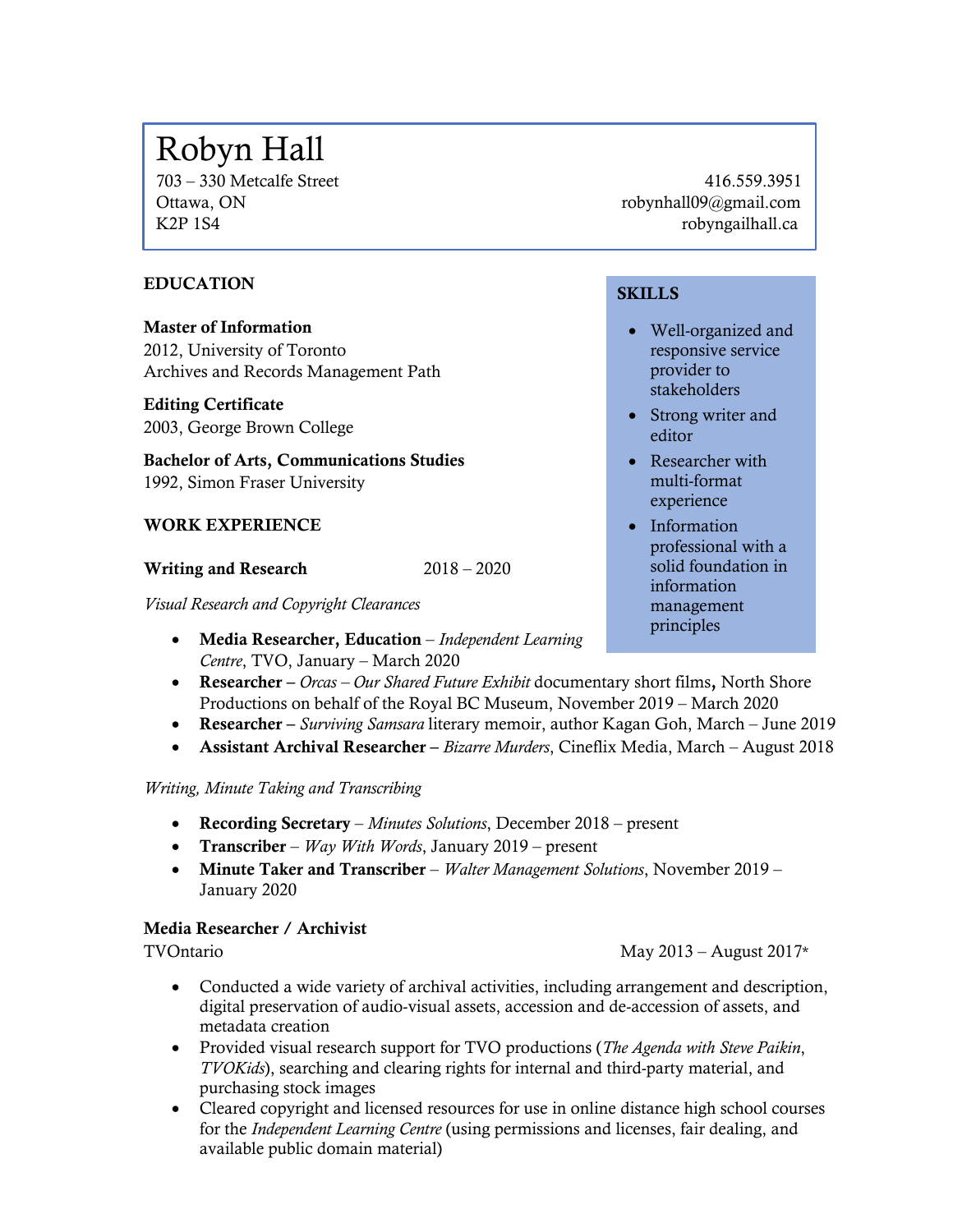- Worked continuously within the digital asset management system *Telescope*
- Arranged and described, with a colleague, all physical copyright records for legacy series
- Completed, with a colleague, the assessment of over 32,000 audio-visual items stored in an offsite warehouse
- \*Contract 1: May November 2013; Contract 2: February May 2014; Permanent: June 2014 August 2017.

#### Researcher and Writer Corollary 2013

- Provided research and writing services for a sustainable business strategic planning project conducted by Diana E. Osler & Associates
- Provided communications support for Waste Reduction Week for the Recycling Council of Ontario

# Communications Manager March, 2008 – June, 2011

Canadian Business for Social Responsibility

- Conducted media outreach, liaison, and article creation
- Executed social media activities, including Twitter and the launch of a blog
- Managed a Drupal website and refreshed the organizational branding
- Coordinated communications for an annual conference, including marketing, conference materials, and media relations
- Conducted, with a team, a knowledge management project that resulted in the development of an online CSR knowledge portal in MS SharePoint
- Created CSR knowledge briefings for all members

| <b>Communications Manager</b>              | $2006 - 2008$ |
|--------------------------------------------|---------------|
| <b>Marketing Communications Specialist</b> | $2002 - 2006$ |
| Alterna Savings Credit Union Toronto ON    |               |

Alterna Savings Credit Union, Toronto, ON

- Undertook a full range of communications strategies designed to elevate the organization's profile in the community and among its membership of French and English-speaking Ontario residents
- Conducted quality control on correspondence and communications collateral, serving as an editor, coach, and advisor on communications style and messaging
- Provided direction to a three-member team
- Coordinated social responsibility activities, including a donations program, sponsorships, and CSR reporting

# OTHER EMPLOYMENT HISTORY

| <b>Writer &amp; Editor, Toronto, ON</b>                            | $2000 - 2002$ |
|--------------------------------------------------------------------|---------------|
| Walk to School Day Coordinator, Greenest City, Toronto, ON         | 2000          |
| Grant Writer, Administrative Assistant, Communications Coordinator | 1994 – 1999   |
| West Coast Women's Legal Education & Action Fund, Vancouver, BC    |               |

# PROFESSIONAL DEVELOPMENT AND MEMBERSHIPS

- Be Visible Online: SEO for Editors and their Clients, Spring 2020, Editors Canada
- Introduction to Document Control, Spring 2020, Consepsys